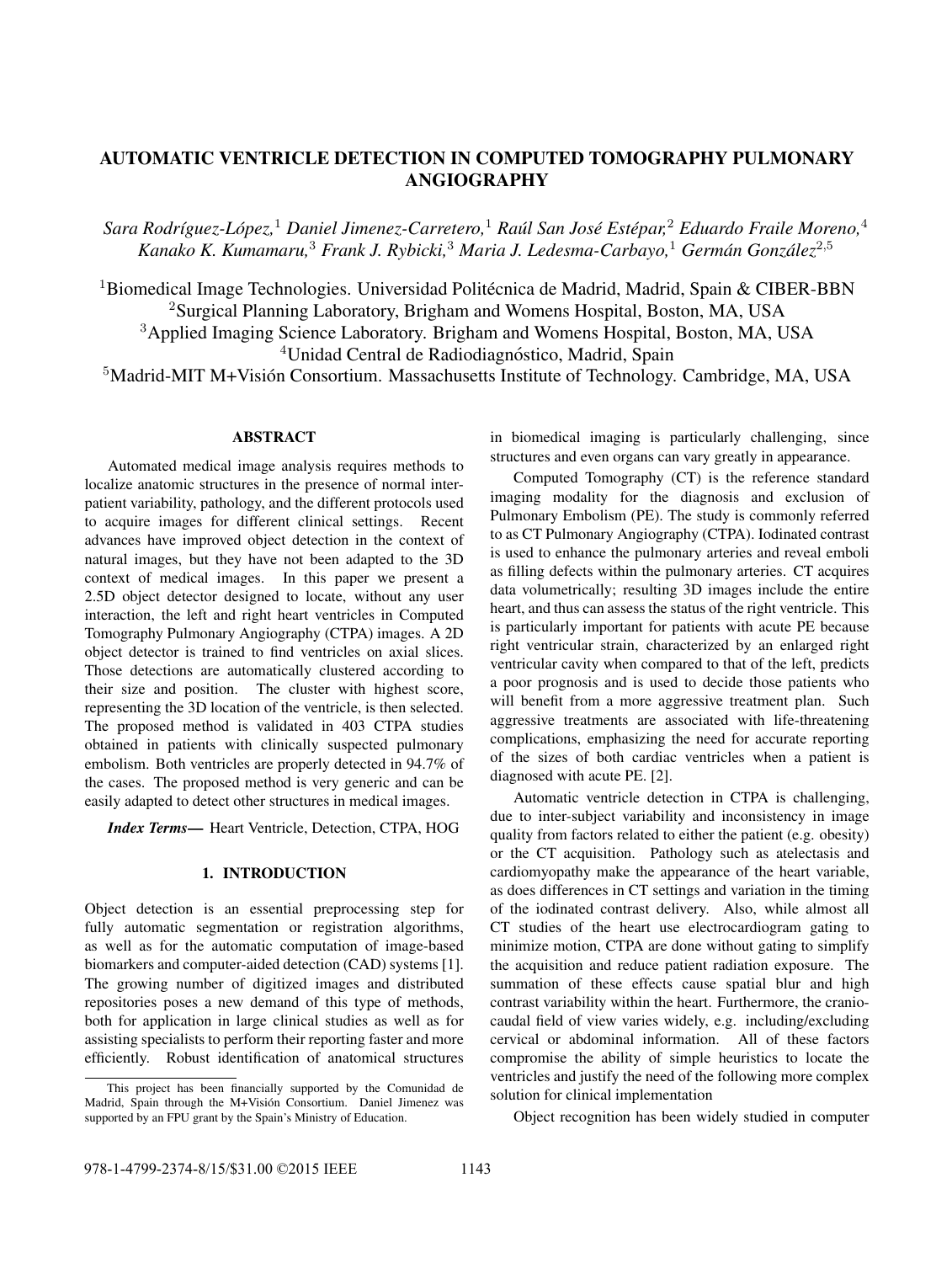vision, with techniques that range from simple models, such as rigid templates [3] and bag-of-features [4], to richer models such as pictorial structures [5]. These techniques are designed to be robust to changes on shape and location of the objects detected. Some of these methods have been previously applied to the detection of anatomical structures in medical images [6, 7]. However, to our knowledge, there is no previous study focused on the detection of heart chambers from CTPA data.

#### 2. METHOD

In this work we extend one of the best performing object detectors [8] to detect 3D objects in medical images by combining it with a clustering mechanism that selects the subset of the 2D detections that form the 3D ventricles. The right and left ventricles are detected independently in each CTPA scan, since they have different image characteristics and may be visible at different axial slices. For each ventricle, we follow the workflow described in Fig. 1. The detailed workflow below focuses on left ventricle detection; the process is identical for the right ventricle.

#### 2.1. Training Dataset

A training dataset of 80 CTPA axial images from 40 patients of Unidad Central de Radiodiagnóstico in Madrid, Spain was assembled from 3D CTPA images. The positive training set was the axial slices of each study where the ventricle had the highest diameter. For each slice a bounding box that fits the ventricle was defined. The negative training was 40 images, one of each patient, in which neither ventricle is visible. The training dataset thus consists of  $P = 40$  positive axial slices per ventricle and  $N = 40$  negative axial slices.

### 2.2. Model Creation

The left ventricular model was learned using Histograms of Oriented Gradients (HOG) as features, efficient matching algorithms for deformable part-based models (pictorial structures) and discriminative learning with latent variables (latent SVM), as described in [8].

The ventricles in the positive training data have different aspect ratios according to their shape. In some patients the ventricles are wide structures, with an aspect ratio close or above one, while other patients have thinner ventricles. In order to detect properly both cases, each final ventricle model was created by merging two different models obtained for different aspect ratios: 0.8 and 1. Those aspect ratios were chosen from the positive training set. The models are firstly trained with a random subset of locations of the negative images as negative training samples. The learned model is later evaluated in the negative training images. Then the model is retrained with the same method but using as



Fig. 1. Method workflow.

negative samples a combination of random locations on the negative training images and false positive detections found on the negative training images ("hard negatives"). These hard negatives usually correspond to areas around the trachea, the superior region of heart and near aorta or liver region. At the end of the process, there are two single models, one for each ventricle.

# 2.3. Detection

For each axial slice, a Gaussian pyramid is created and the right and left ventricles are detected separately using their respective models. Since the detection algorithm was developed for 2D image detection, each axial slice is processed independently. The method returns several detection boxes per slice, each with an associated score  $\mathfrak{so}(i)$  representing the goodness of fit of the image to the model. Almost all axial slices had at least one detection. The bounding boxes were not only in the ventricles, but also in other structures not related to the heart. For such reason a post-processing is needed, to find the set of boxes, one per slice, that better describes the heart.

#### 2.4. Post-Processing

Four main steps are performed to obtain the 3D detection of the ventricle from the set of 2D detections: initial selection of boxes, size and location constraints, clustering and a final processing of clustering results. The sequence of steps are shown in Fig. 1.

#### Initial selection of boxes

A selection of boxes is needed to reduce processing time. Selecting the box with highest scoring in each slice is insufficient since the highest scored bounding box does not always correspond to the ventricle. Consequently, for each axial slice we select the  $n$  bounding boxes with highest score.  $n$  was adjusted to 25 after few tests as a good tradeoff between correct detected boxes and processing time.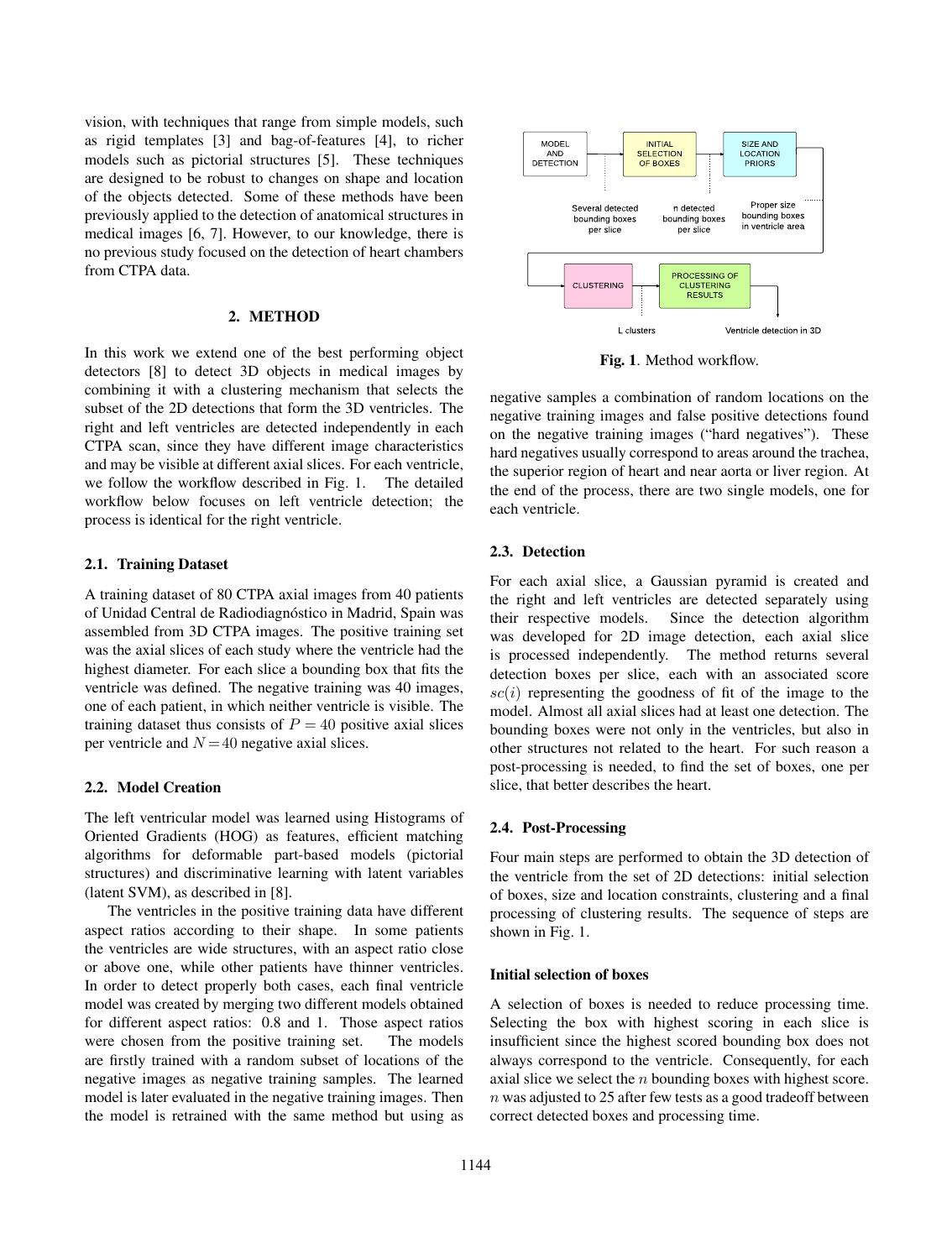

Fig. 2. Examples of successful ventricle detections imaged at the middle axial slice of the detection. Each image is taken from a different patient. Please note inter-patient variability. Top row: left ventricle. Bottom row: right ventricle. The first column represents images with high contrast and clearly delimited chambers. The second column shows patients with collapsed lungs. The third column shows hearts whose image properties differ from the rest of the dataset: top row: abnormal distance between the heart and the sternum, bottom row: dilated right atrium. The fourth column represents variability in contrast and location.

# Size and location constraints

Size priors are established in order to remove bounding boxes that due to size (extremely big or small) can not be part of a ventricle. A minimum and a maximum value are established for the width and the height of detected boxes. These values are different for right and left ventricles, and are computed from the bounding boxes of the training dataset. Location priors are established to remove bounding boxes that are far away from the heart. In order to deal with intersubject variability, we position the location prior relative to a landmark that is very constant for all patients and CTPAs. The bone tissues were the most stable structure in the training dataset. We therefore select as reference point for distances computation the center of mass of the bone-thresholded CTPA projection in the Z axis. We use the distances between bounding boxes centers and CTPA reference points of the training dataset to establish the maximum and minimum distance allowed between the center of the ventricular candidate detected box and the reference point of the CTPA.

# **Clustering**

Some remaining bounding boxes are placed in the heart region, but instead of being in the ventricles, they are placed near the aorta and the superior vena cava. A clustering method is used to assign bounding boxes with different features to different groups. The clustering method used was mean shift clustering, a non-parametric feature space analysis technique that does not require prior knowledge of the number of clusters. The features used for clustering are the position of the center and the area of the boxes, thereby the clusters consists of groups boxes with similar size and located close to each other.

# Cluster selection

The clustering process returns *L* clusters, each one including bounding boxes with similar features. In order to select a single cluster, a score is assigned to each cluster. The selected cluster  $\hat{l}$  is the one that maximizes:

$$
\hat{l} = argmax_{1 \le l \le L} \left( \frac{\sum_{i=1}^{nb(l)} sc(i)}{nb(l) + 2} \right) \tag{1}
$$

where  $nb(l)$  stands for the number of boxes that are in the cluster and  $\mathfrak{so}(i)$  is the detection score associated with the box i. The cluster score therefore depends on the individual scores of each box and on the number of boxes of the cluster. Equation 1 penalizes clusters made of few boxes that have high detection score and encourages clusters with high number of boxes with high detection score. This criterion is very useful because mistaken boxes are often grouped in clusters with low number of boxes. Consequently, despite having high individual scores, such clusters will receive a low score and it will not be selected. The output of the algorithm is the collection of 2D bounding boxes associated with cluster